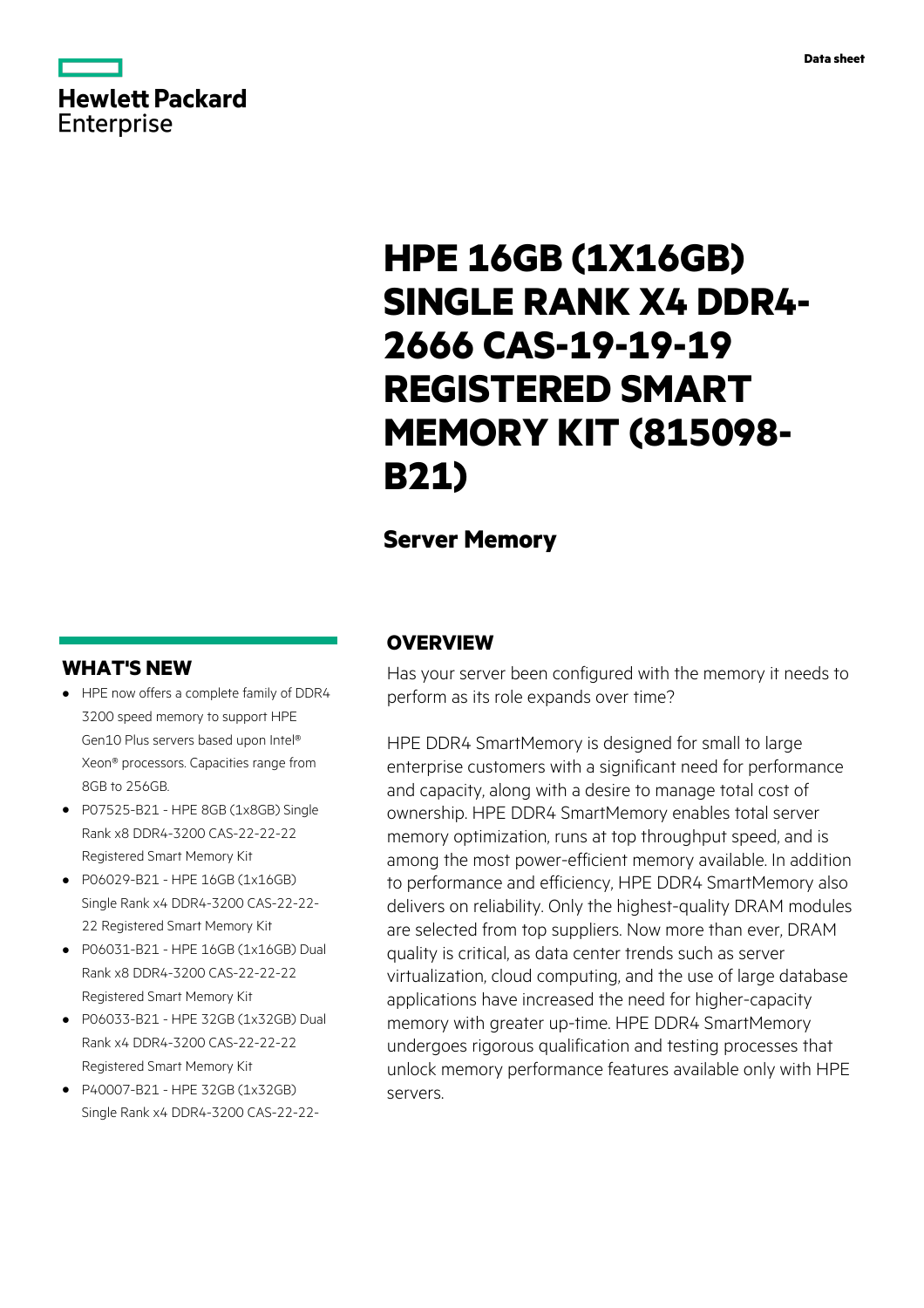22 Registered Memory Kit

### **FEATURES**

#### **High Performance**

HPE DDR4 3200 MT/s SmartMemory provides improvements in bandwidth in comparison to DDR4 2933 MT/s memory modules.

HPE DDR4 SmartMemory delivers improvements in latency at 3200 MT/s in comparison to DDR4 2933 MT/s memory modules.

#### **High Reliability**

Hewlett Packard Enterprise tests and qualifies HPE DDR4 SmartMemory modules on all HPE server platforms to deliver the highest level of signal integrity.

HPE DDR4 SmartMemory prevents unnecessary DIMM replacement and reduces server downtime with advanced memory error detection technology.

HPE uses the highest quality materials for its DDR4 server memory, reducing issues that may affect signal integrity and increasing system reliability.

HPE provides server memory that performs above industry standards, enabling customers to increase the performance of their servers without having to increase the amount of memory purchased.

# **Technical specifications HPE 16GB (1x16GB) Single Rank x4 DDR4-2666 CAS-19-19-19 Registered Smart Memory Kit**

| <b>Product Number</b>              | 815098-B21             |
|------------------------------------|------------------------|
| <b>DIMM</b> type                   | <b>RDIMM</b>           |
| <b>DIMM</b> capacity               | 16GB                   |
| <b>DIMM</b> rank                   | Single Rank            |
| DIMM native speed (MT/s)           | 2666 MT/s              |
| Voltage                            | 1.2V                   |
| <b>Product Dimensions (metric)</b> | 8.89 x 19.05 x 1.91 cm |
| Weight                             | 0.045 KG               |